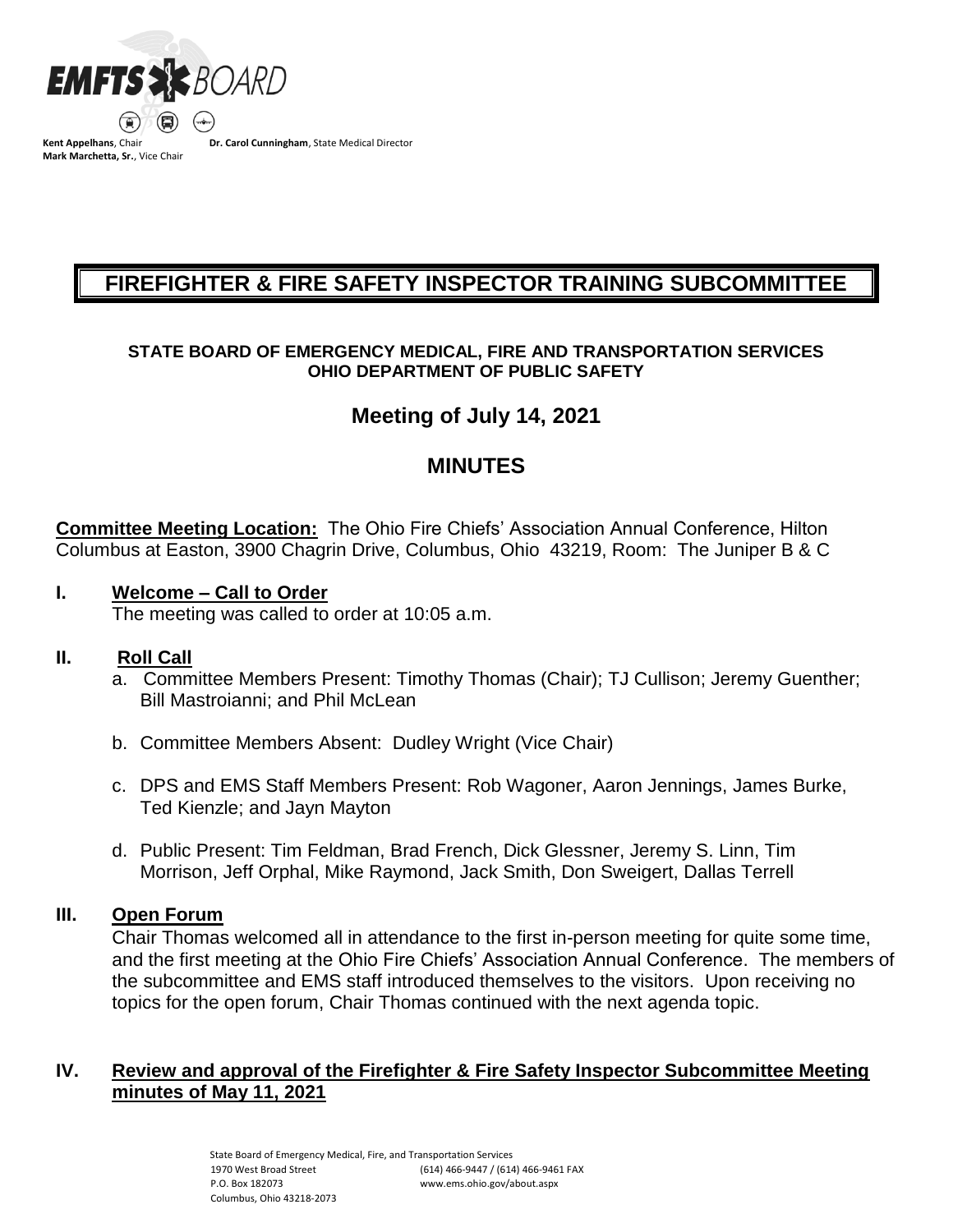The meeting minutes from the May 11, 2021 Firefighter Fire Safety Inspector Training Subcommittee meeting were reviewed and approved.

*MOTION: Motion to approve the Firefighter Fire Safety Inspector Training Subcommittee meeting minutes from May 11, 2021.*Mr. Cullison – First. Mr. Guenther – Second. All in favor. None opposed. Motion carried.

## **V. Executive Director Wagoner report**

Executive Director Wagoner first recognized retired Executive Director Mel House and congratulated him on receiving the OFCA's Distinguished Service Award.

He then brought to the committee members and visitors' attention the fact that House Bill 404 (HB404) sunsetted July 1, 2021, thus restoring in-person meetings. In addition, the credentials of individuals who received an extension under HB404 expired on July 1<sup>st</sup>. In June the staff of the Division of EMS made calls to 4,564 individuals, or 65% of those whose certifications were due to expire. The total number of those individuals may impact retention as well.

Many training programs and charters have found action training systems to be advantageous for improving pass rates in education for FFI and FFII. That access has been renewed through June 30, 2022 for 23 interactive courses for the FF I series, 10 interactive courses for the FF II series and 10 interactive courses for the vehicle extrication series.

The matter of HB21 was also brought to the group's attention. It is known as the stroke bill, and becomes effective on September  $19<sup>th</sup>$ , 2021. It will require the Division of EMS to assemble a representative group of hospital and other personnel who deal with stroke patients to review current care stroke protocols and recommend guidelines for the care of acute stroke patients. The updated guidelines will published on the EMS website by the end of the year, and every agency in the state will be required by law to work with their medical director and their own local protocols to make sure they are in compliance with those updated guidelines, by March, 2022. In addition, agencies will be required to submit their final approved protocols to the Division of EMS, which will be published on its website for public access. He urged everyone to take a look at the information on HB21 at ems.ohio.gov.

Regarding the matter of HB151, expanding the practice setting of EMS providers under the COVID pandemic, the current budget bill continues this until October 1, 2022. EMS personnel are permitted to work in the Emergency Department and as they are moving patients from one floor to another. Hospital personnel shortages are requiring hospitals to backfill with EMS personnel in any setting, provided there is direct oversight by the medical director, or by an advanced practice nurse or assistant. Under the current budget bill there are provisions for agencies whose personnel needs may be impacted.

The return of DEMS staff to the office full time is slowly phasing in, and open positions continue to be filled. In September a number of programs are coming on board. Site visits are will continue in a virtual environment, with face-to-face meetings arranged on an as-needed basis. Public meetings such as the EMFTS Board's and it's committee meetings must meet the requirements by law of meeting in-person only.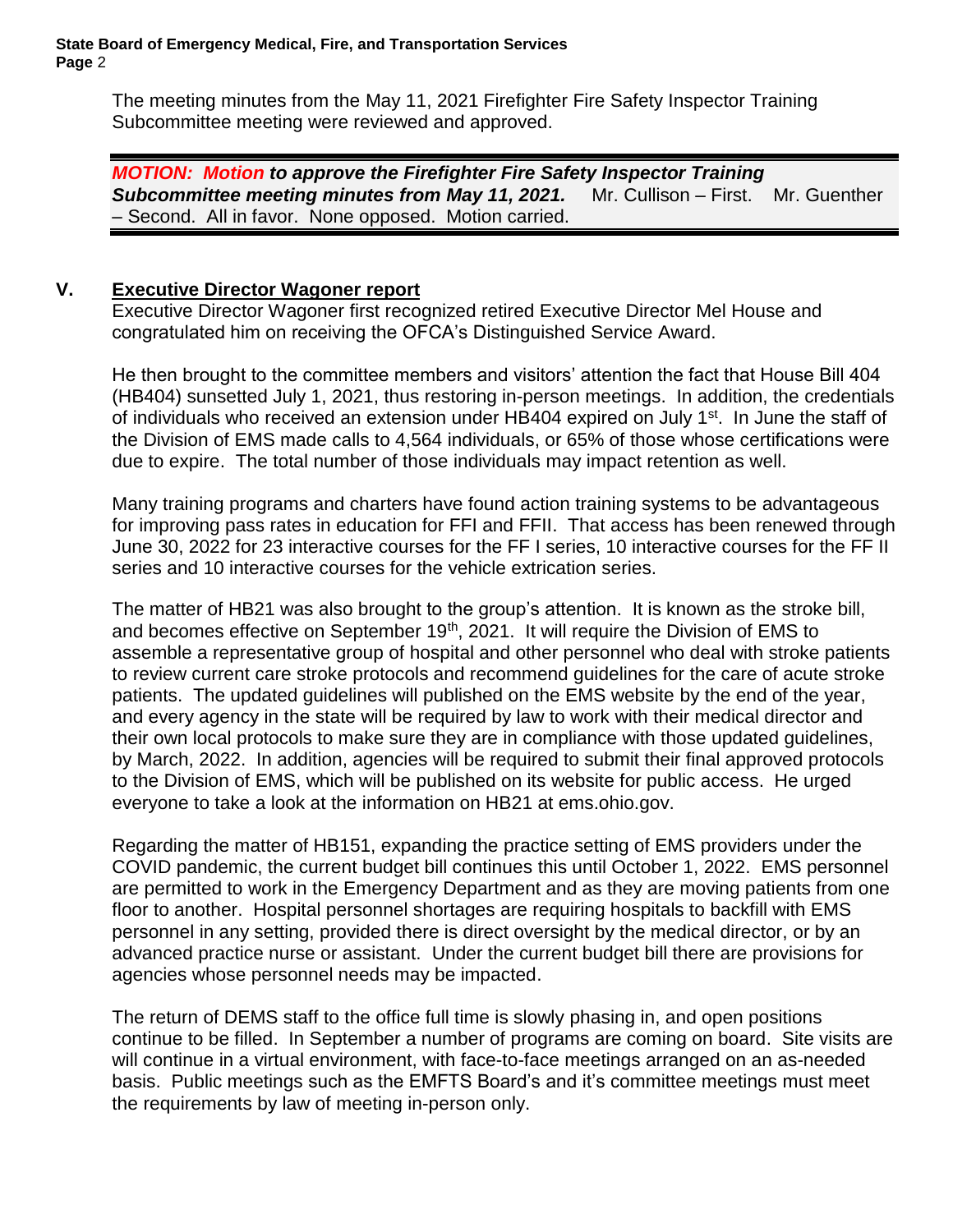The last item reported concerned the work with Marshall Reardon and his office to increase the ranks of volunteer firefighters. Executive Director Wagoner thanked Mr. Orphal, Program Director of Apollo Career Center, for Apollo's work in particular. Finding a way that a VFF can enter a burning structure is a big part of that effort. Every day in the state of Ohio, a VFF faces violating state law when they have to enter a burning building because there are not enough people in the department trained at the FFI or FFII level. The Division of EMS has provided helpful data on recruitment, retention, and education towards this effort.

As there were no questions, Executive Director Wagoner concluded his report.

Chief Thomas thanked the Division of EMS for all of the support in the past months and commended the staff on keeping things moving forward.

### **VI. State Fire Marshal Report**

Mr. Smith remarked that the Fire Academy is back to classes in person and online, with 26 of the 90 classes being offered online. Online classes will continue throughout the rest of this year, both weekdays and weekends. The Academy's plan for next year is to return to more inperson classes for those who may find that online environment too much of a challenge. There are currently seven to eight hybrid classes. There is a backlog created by COVID and that is clearing. Plans are underway for 2022.

The Fire Marshal's office has recently been very involved with the fireworks legislation.

As there were no questions, Mr. Smith concluded his report.

### **VII. Ohio Fire Organizations Reports - Ohio Society of Fire Service Instructors (OSFSI)**

Chief Thomas recognized Jeremy Linn as the newly elected president of OSFSI, and the organization's representative to the subcommittee. Mr. Linn has been involved with OSFSI for ten years, as a regional director and a most recently as vice president. He is also a program director at Clark State, works full time at the Springfield Fire Division, and is a champion of the fire service and instruction in general.

Mr. Linn reported that in 2022, the Ohio Academy will participate at the National Fire Academy event. After ongoing participation for about 40 years, there has been a two-year pause due to COVID. The days scheduled for 2022 are June  $25<sup>th</sup>$  and  $26<sup>th</sup>$ . OSFSI will have 200 seats available.

Instead of presenting trainings at the October OFA conference this year, there is a possibility that OSFSI may host regional trainings at charters throughout the state.

As there were no questions, Mr. Linn concluded his report.

### **VIII. DEMS Fire Education Report**

Mr. Burke reported that the education staff continues to work with charters across the state to help navigate COVID-related restrictions.

He pointed out that the sunsetting of HB404 has affected what can be taught virtually. As far as the continued virtual training, he encouraged those who experience disruptions to their training to contact the Division of EMS for assistance. The staff has become adept at using technology and working within the confines of the OAC to find applicable solutions. Other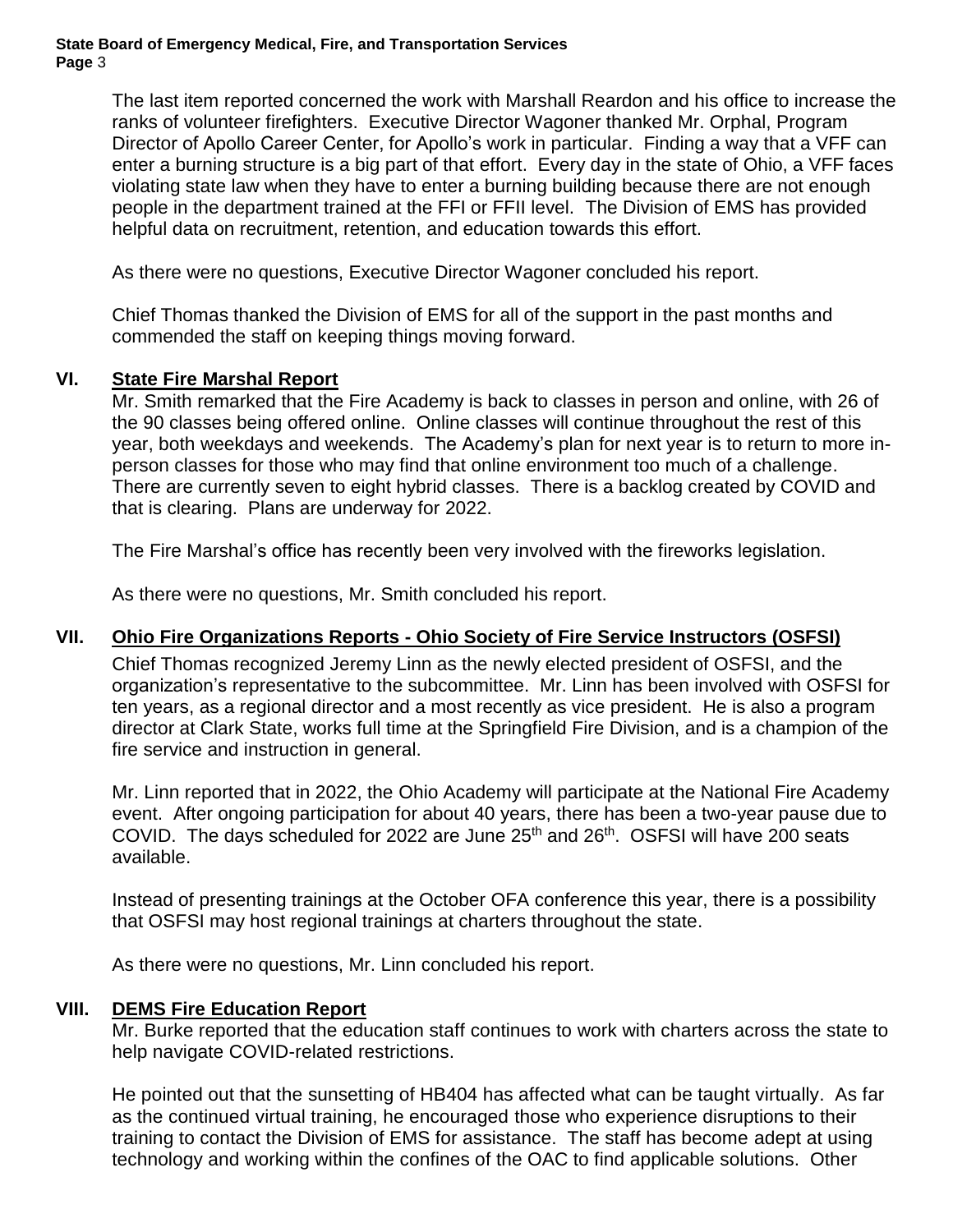online services developed during this time include meeting online with new program directors within their first day or two, thereby speeding up their understanding of the processes required for their job. Online meetings are available for all program directors or agencies when needed on short notice.

The June meeting of the Firefighter and Fire Safety Instructor Training committee approved amendments to OAC 4765-20-10 and 4765-21-09, dealing with reciprocity for firefighter and fire instructor certificates. When they go into effect, they will require an applicant for reciprocity who has not resided in the state for the five years immediately preceding the application to submit an FBI background check.

Returning to the topic of the volunteer firefighter force, Mr. Burke spoke about the pilot program created by the Division of EMS, which streamlined the curriculum in order to get as much necessary information as possible into the 36 hours permitted. VFF charters are also encouraged to take advantage of the action trainings, which are videos that can be assigned out of class to further their education. This format also helps those who learn better through video than out of a book.

Mr. Burke than asked Mr. Kienzle to discuss ongoing pilot programs.

Mr. Kienzle discussed the three programs that have been running the VFF pilot program since early 2020. Apollo Career Center has completed six courses, with cumulative scores of almost 90% per time, a very good result. Wellstone is the second program, and their demographics have been a little bit harder to keep people coming back if they don't pass the first type of test. They are at 66% first time, and only 73% per time cumulative. The third package is Newton Township. They also completed six courses, with the first-time pass rate of 62. They are still working on the development of that program. The third time cumulative is 86%, which is not bad. Mr. Kienzle expressed interest in hearing the progress from the Tri-County Career Center.

Mr. Burke encouraged other who would like to see the pilot program, even if they are not sure they want to use it, to contact him or Mr. Kienzle, and it will be provided.

The pass rates currently for all of the programs are:

Volunteer: first time pass rate 70%, overall third time accumulative 83%; FFI: first time pass rate 73%, overall third time accumulative 90%; FFI transition: first time pass rate is 82%, overall third time accumulative is 93% FFII transition: first time pass rate is 86%, overall third time accumulative is 95% FFI & II: first time pass rate is 79%, overall third time accumulative is 89%

He noted there has been a rise in pass rate scores across the state. The EMS education staff is constantly trying to make education easier by revising and updating wherever possible. Many of these changes originated with suggestions by charters, showing how crucial it is that charters reach out to the EMS education staff to let them know what is working and what is not. If it can be changed, they will work on it, and if it cannot, it may have to do with the OAC, which may have to be changed first. Mr. Burke listed some other recent examples of improvements: course objective sign-offs sheets, whose total page number was cut down from 54 pages to 4; updating the student registration side of the EMS database, and updating the proctor side of the EMS database. Program directors are urged to get students in the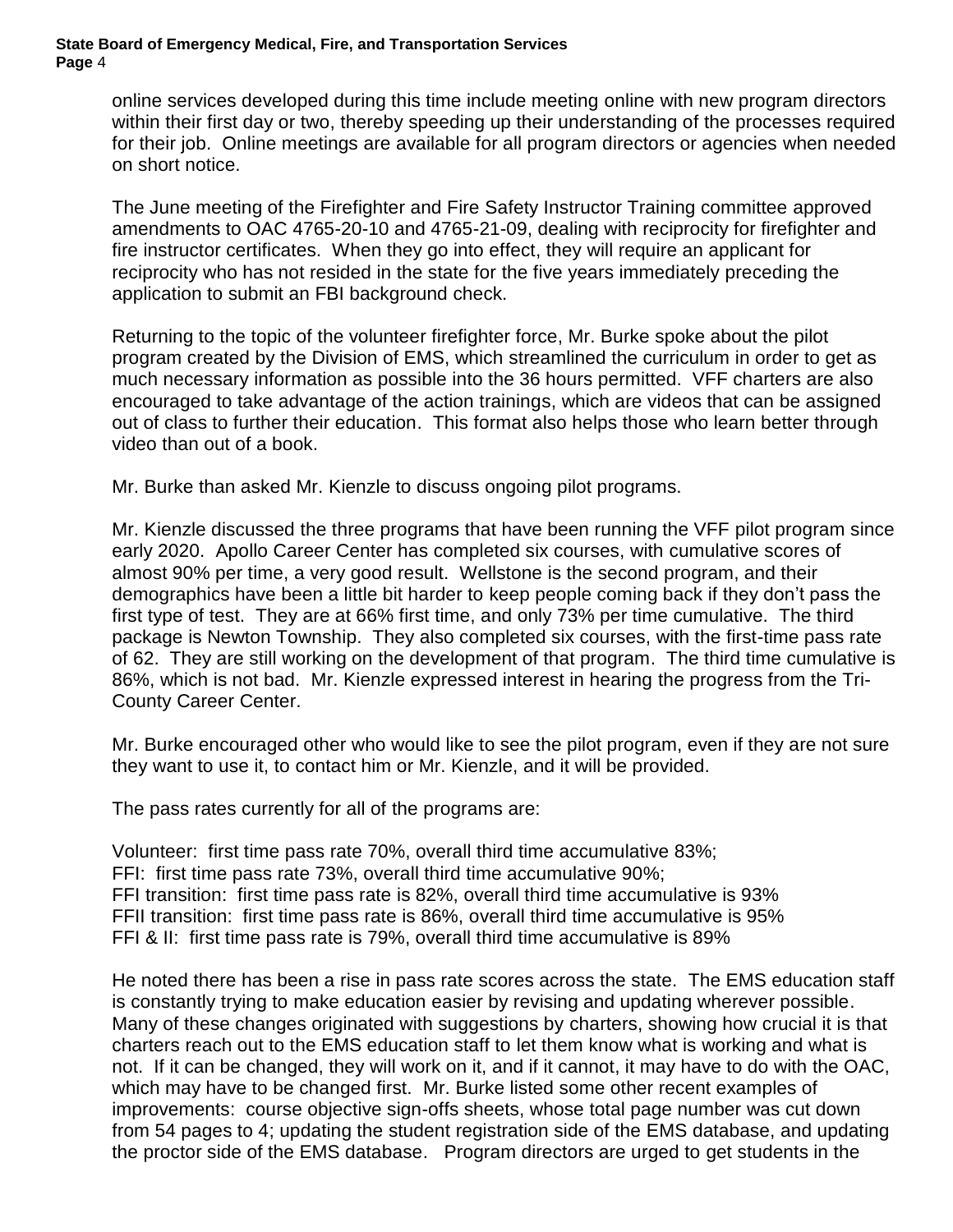database once a class is started. If they encounter a "not eligible" response, that student has been stopped by new safeguards built into it addressing out-of-state prerequisites. This happens frequently for the instructor course, because out-of-state time is not recognized by the system, although it is accepted as long as it is pre-approved. Pre-approval is easily done when a student is entered at the start of a course, but is more problematic at the end of the course. Regarding the new additions on the proctor side of the database, there is now a drop-down for approved new proctors, who will then get an email.

Mr. Burke concluded his report by reinforcing how much the relationship with all the charters and programs is appreciated by the Division of EMS, which continues to foster that relationship.

### **IX. Old Business**

There were no further comments under old business.

### **X. New Business**

Mr. McLean gave a report on the activities of the Ohio State Firefighters' Association. He notified the participants of the Monday seminars which are offered in collaboration with staff from the Division of EMS. Typically, a couple of hours of instructor updates are offered, along with some fire instructor CE or inspector CE. Mr. McLean expressed an interest in reaching out to the Apollo Career Center about hosting a class there. This was agreed to by Mr. Orphal of the Apollo Career Center.

Chief Thomas commented regarding the changes in training of the volunteer force. He reiterated that the goal is to ensure the safety of the volunteer firefighters within the constraints of the 36 hours required by law. Making further types of training available outside of those 36 hours is intended to give them adequate training so that the volunteer force will be the welltrained firefighters all communities deserve. Changes that require modifying laws are very time consuming and will require patience. He commented that the collaboration between the Division of EMS and charter schools has produced concrete results, and encouraged those with questions or complaints to reach out to the DEMS for answers or solutions.

### **XI. Recap of Action Items**

There were no action items.

### **XII. Call for Questions**

Chief Thomas called for any further questions. There was a request to have an update on the discussion that has been going on for several years about the Instructor I and Instructor II situation. Mr. Burke responded that it is a three-pronged approach, requiring about 30 OAC rules revisions, IT changes to the database to add another certification, and creating a new curriculum. The timeline is to have the rule changes out by the end of this year for review by instructors and program directors, when they will be requested to comment upon them. Once those are approved, there will be a year-long implementation before schools will have requirements to meet. We are also trying to streamline all processes for EMS and fire in tandem.